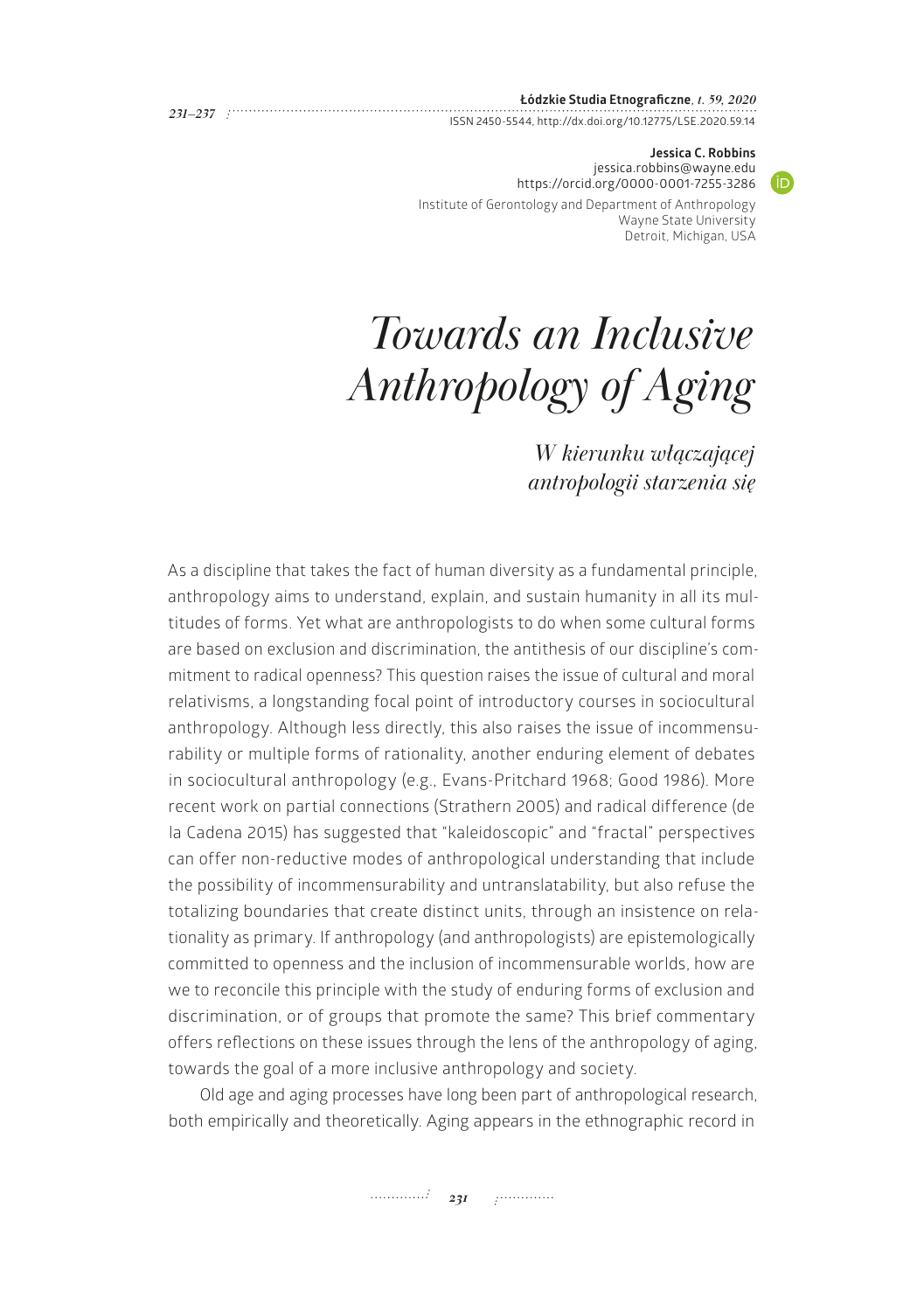multiple ways, such as through discussions of age sets and grades (Fortes 1970), analysis of human development in cultural contexts (Clark 1967), study of generational power relations (Kertzer, Keith 1984), study of rituals and rites of passage (Myerhoff 1978), analysis of the complex intertwining of biology and culture (Lock 1993), and comparative study of understandings of gender, body, and self over time (Kaufman 1986; Lamb 2000).<sup>1</sup> In these studies, old age comes to matter in how it shapes kinship, political economy, bodies, gender, and experience. Sometimes, belonging to an aged category can bestow respect and dignity, as when older adults are described as "wise," while at other times, the category of old age can generate discrimination, as when older adults are labeled as "senile." In these examples of wisdom and senility, it is older adults' relationship to the past that shapes how they are perceived in the present. This relationship to the past can take on generational contours in the context of sociopolitical change, as in eastern Europe during the lifetimes of the current oldest generations.**<sup>2</sup>** Despite this range of ways that aging comes to matter in anthropology, it can still occur that older adults are created as an anthropological other.

On the theoretical level, there are ways that anthropologists and scholars can perpetuate analytic othering of older adults. Since I began studying aging over fifteen years ago, I have tried to heed anthropologist Lawrence Cohen's (Cohen 1994) caution against reifying "the old" as a separate category of person that makes them legible for study. This epistemological critique of the gerontological and geroanthropological enterprise (see also Estes 1979, 1993; Luborsky, Sankar 1993) has made fundamental that my research participants are not examples of some type of anthropological "other," and that living within the category that has come to be marked as "old age" or "late life" does not intrinsically represent an alternate way of being. Rather, these critiques have encouraged me to ask how age comes to be a meaningful form of difference. Additionally, my experiences of witnessing my own grandparents' old age, late life, and death have shaped my understandings of the importance of intimate family habits and patterns, gendered ideals of the life course, and imaginations of a broader collective (Robbins-Ruszkowski 2016). When holding together these personal experiences and epistemological critiques, imagining my research participants as somehow "other" due to age seems downright impossible.

1 These categories are drawn from an article on the anthropology of aging (Robbins-Ruszkowski 2018).

2 I thank one of the anonymous reviewers of this essay for encouraging discussion of the multiple valences of identity categories, and of generational authority, especially in Poland and central- -eastern Europe. Identity categories can both disempower and empower, as evident in activism based on stigmatized or marginalized identities (e.g., gay rights and feminist activism, or in the case of later life, the Gray Panthers [see Sanjek 2009]).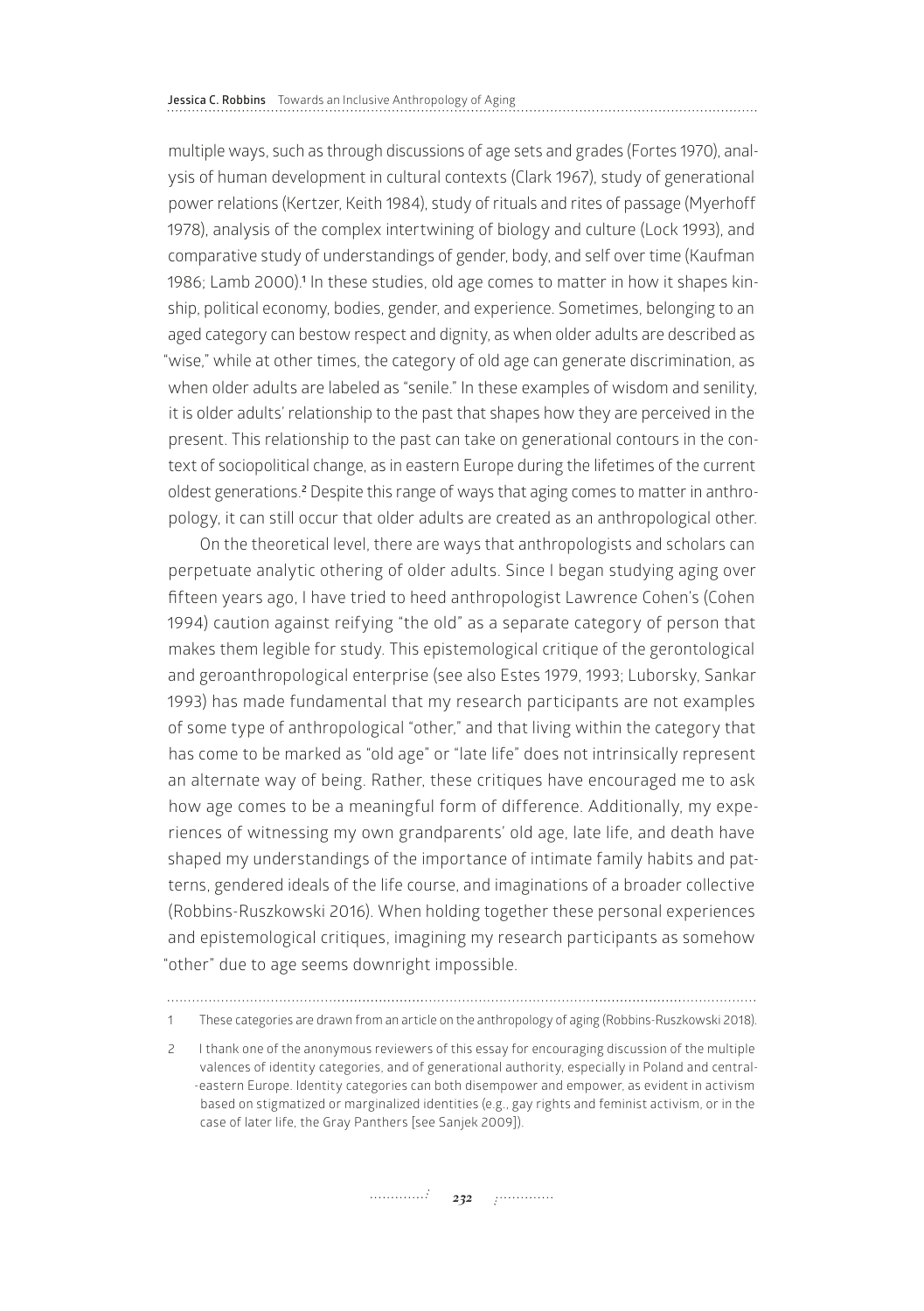And yet there have been meaningful forms of difference in my ethnographic work. As an American anthropologist in Poland, there were linguistic and cultural boundaries throughout my fieldwork. As a white American anthropologist working and conducting research in post-industrial majority-African American cities in the upper-Midwest of the United States, while living in a majority-white college town, there were also linguistic and cultural boundaries. Although they were different in both form and content from those I experienced while doing research in Poland, they were boundaries nevertheless. Rather than compare the Polish and American field sites to each other, I would like to hold them together to ask: in which moments did these differences come to matter for the doing of anthropology, and how did they coexist or intersect with forms of difference related to age? Exploring such questions brings me back to the opening framing of incommensurability as it relates to the empirical field of aging.

On the empirical level, there are also issues of exclusion and incommensurability in the anthropology of aging. I have chosen the two examples here not because they exhaust the possibilities of these forms of exclusion, but because they are representative of issues that appeared during research on aging in Poland and the US. First, there is ageism, which can serve to exclude older people from many aspects of sociocultural life in many parts of the world. For instance, social policies or educational institutions can marginalize or discriminate against older workers, and younger people can assume that older adults are less competent or capable because of their appearance. Second, some older adults themselves can have exclusionary or hateful viewpoints (lest we reproduce ageist stereotypes, however, it is important to note that this is true for people across the life course). This can likewise take many forms, as when older people make stereotypical comments that were socially acceptable in some circles at earlier points in their lives, or support political parties that support exclusionary social policies. Both these empirical issues were present in my fieldwork.

During my ethnographic research in Poland, older people commonly shared experiences of ageism in both public and private spheres. Some older Poles felt that they were invisible to their younger peers or kin, or were valued only for their grandparental caring labor, but that their full personhood was not recognized. Despite these experiences, some older Poles did find ways to challenge these forms of marginalization. One way this occurred was through participating in Universities of the Third Age, in which older people gathered to learn and socialize among peers, and sometimes in intergenerational contexts (Robbins-Ruszkowski 2013). Another way this occurred was through organizations promoting active aging and *aktywność* in late life, in which older people gathered to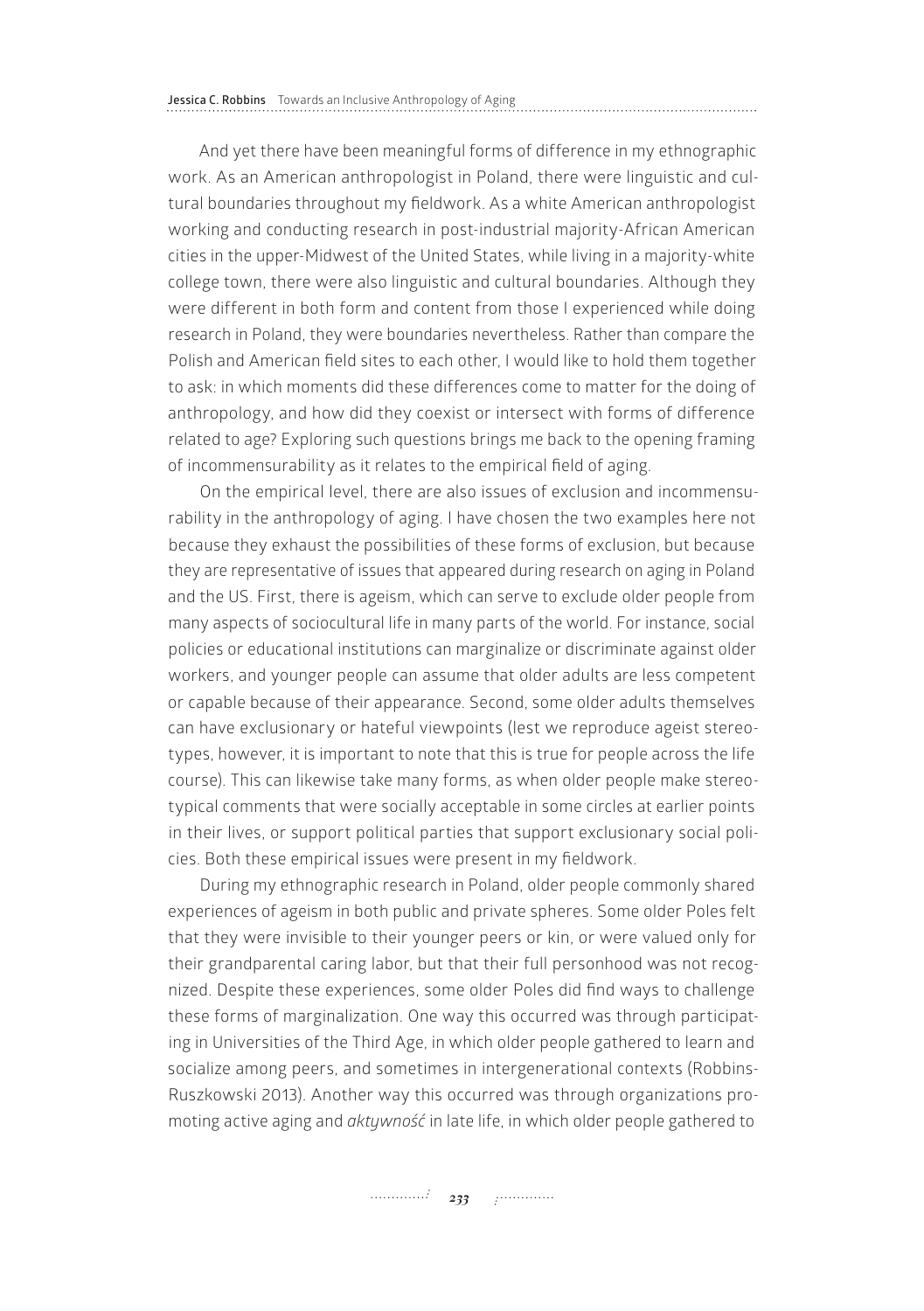engage in health-promoting behaviors, socialize, and directly counter negative stereotypes (Robbins-Ruszkowski 2015). A third way that this occurred was perhaps more unexpected, in which older people living in institutional care created meaningful social relations with others (fellow residents or patients, staff, visitors) in ways that recalled earlier forms of social connection (Robbins in press). In Flint, Michigan, during the water crisis in which the municipal drinking water supply was poisoned with lead and other contaminants, older adults felt invisible because the public-health response initially focused on responses to help infants, young children, and pregnant women, since the neurotoxic effects of lead are most severe for these populations. Yet over time, organizations focused on older adults built resources and created programming aimed at assisting and empowering older adults, while older adults themselves relied on existing forms of sociality, creating new relations of care (Robbins, Perry, Seibel 2017). In all these cases, ethnographic awareness highlights how ageism created not just forms of exclusion, but also possibilities for new forms of inclusion as well.

Sometimes, it is possible for groups that themselves experience discrimination to practice their own forms of exclusion, thus bringing together the two concerns raised at the outset of this essay. For instance, I found that it was not uncommon for older adults in Poland to make comments that were discriminatory on the basis of race, ethnicity, or religion. Additionally, many of my research participants supported political parties that promoted exclusionary nationalist policies. Some younger friends would dismiss these comments as characteristic of that generation, as something to be expected. But not all older Poles made such comments, nor do all older Poles vote in a uniform bloc, although there are strong generational voting patterns. However, such generational explanations are necessarily partial and incomplete. The fact of old age does not inherently connect to ethnic stereotypes or conservative political views. Rather, ethnographic analysis revealed that such political views are part of social relations that shape the spatiotemporal contours of moral personhood (Robbins in press; Robbins-Ruszkowski 2014). This explanation does not excuse such views, but the holistic lens of anthropology can help to make them visible.

Yet as I spent more time in Poland, and developed enduring social relations with people there, it became increasingly difficult to participate in ethnographic encounters with people espousing such exclusionary views. I found myself needing to have more time between interviews and engaging more frequently and actively in my own social networks with people who held perspectives that were not hateful. I also found that I could no longer only share the explanations for older people's discriminatory beliefs, but also had to discuss the broader effects of the policies of such nationalist political parties (Robbins-Ruszkowski 2016).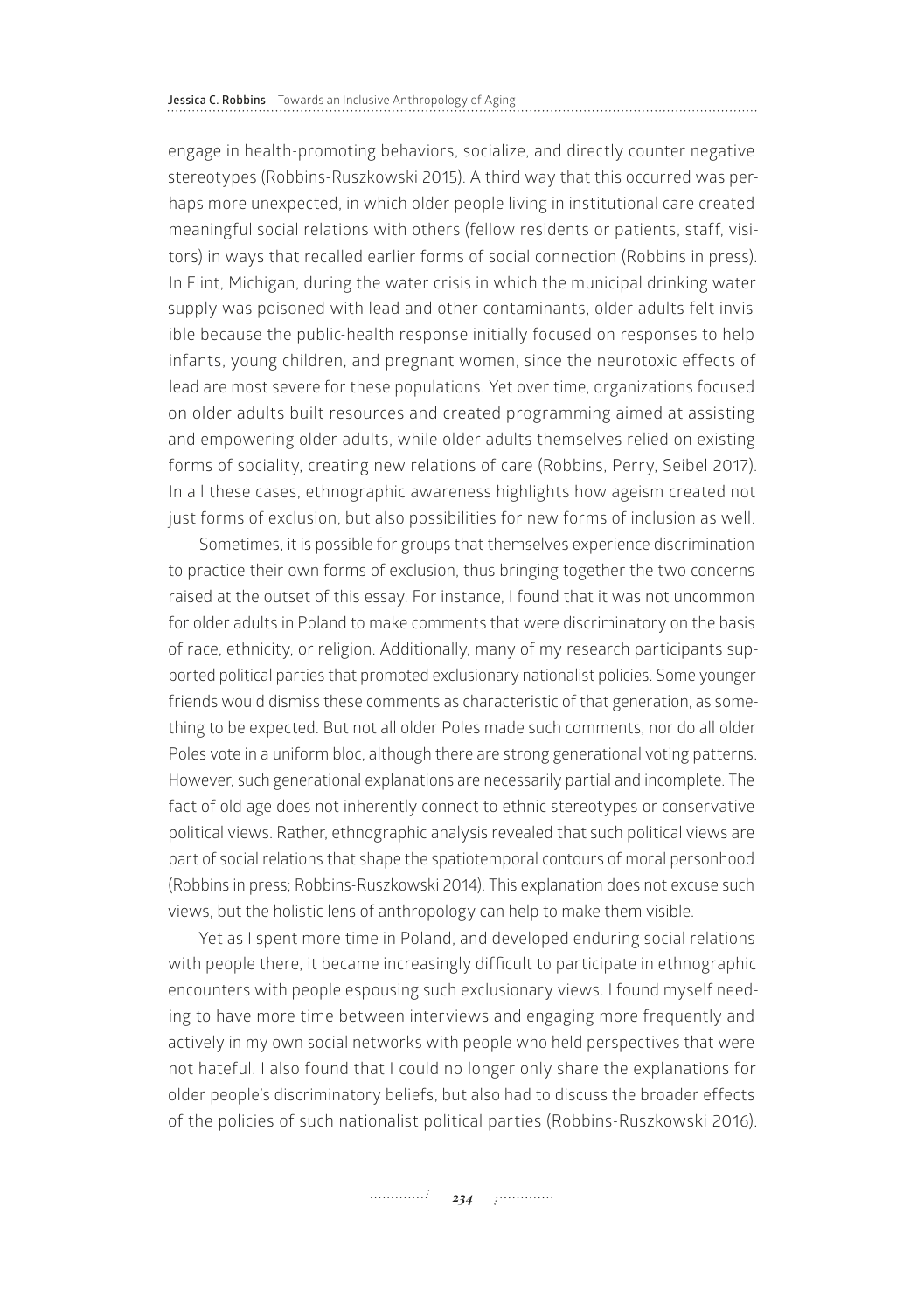This resulted in a sense of social distance from some research participants with whom I had previously felt more of a connection.

I have come to understand this recognition of distance as perhaps more reflective of the truth of ethnographic encounters. Indeed, perhaps it is this disciplinary desire for ethnographic intimacy that creates our discomfort with doing research with people who hold exclusionary or hateful views. What would it mean to practice an anthropology that both values ethnographic intimacy but also holds dear its limits? What if incommensurability were not a theoretical puzzle to be solved but an empirical fact to be welcomed, documented, and explored? Could such a reorientation that begins from a place of radical difference help to work towards a more inclusive anthropology? Perhaps such an epistemological stance could help us to create not only a more inclusive anthropology, but also a more inclusive society.

*I would like to thank the Wayne State University students in my Winter 2020 anthropological theory seminar for helping to shape my thinking on radical difference.*

## **Bibliography**

- Clark, M. (1967). The Anthropology of Aging, a New Area for Studies of Culture and Personality. The Gerontologist, 7(1), 55–64.
- Cohen, L. (1994). Old Age: Cultural and Critical Perspectives. Annual Review of Anthropology. 23(1), 137–158.
- de la Cadena, M. (2015). Earth Beings: Ecologies of Practice Across Andean Worlds. Durham– NC: Duke University Press.
- Estes, C.L. (1979). The Aging Enterprise. San Francisco–CA: Jossey-Bass.
- Estes, C.L. (1993). The Aging Enterprise Revisited. The Gerontologist, 33(3), 292–298.
- Evans-Pritchard, E.E. (1968). Witchcraft, Oracles and Magic Among the Azande. Oxford: Oxford Clarendon Press.
- Fortes, M. (1970). Time and Social Structure and Other Essays. London: Athlone.
- Good, B. (1986). Medicine, Rationality, and Experience: An Anthropological Perspective. Cambridge: Cambridge University Press.
- Kaufman, S.R. (1986). The Ageless Self: Sources of Meaning in Late Life. Madison–Wis.: University of Wisconsin Press.
- Kertzer, D.I., Keith, J. (eds.) (1984). Age and Anthropological Theory. Ithaca–NY: Cornell University Press.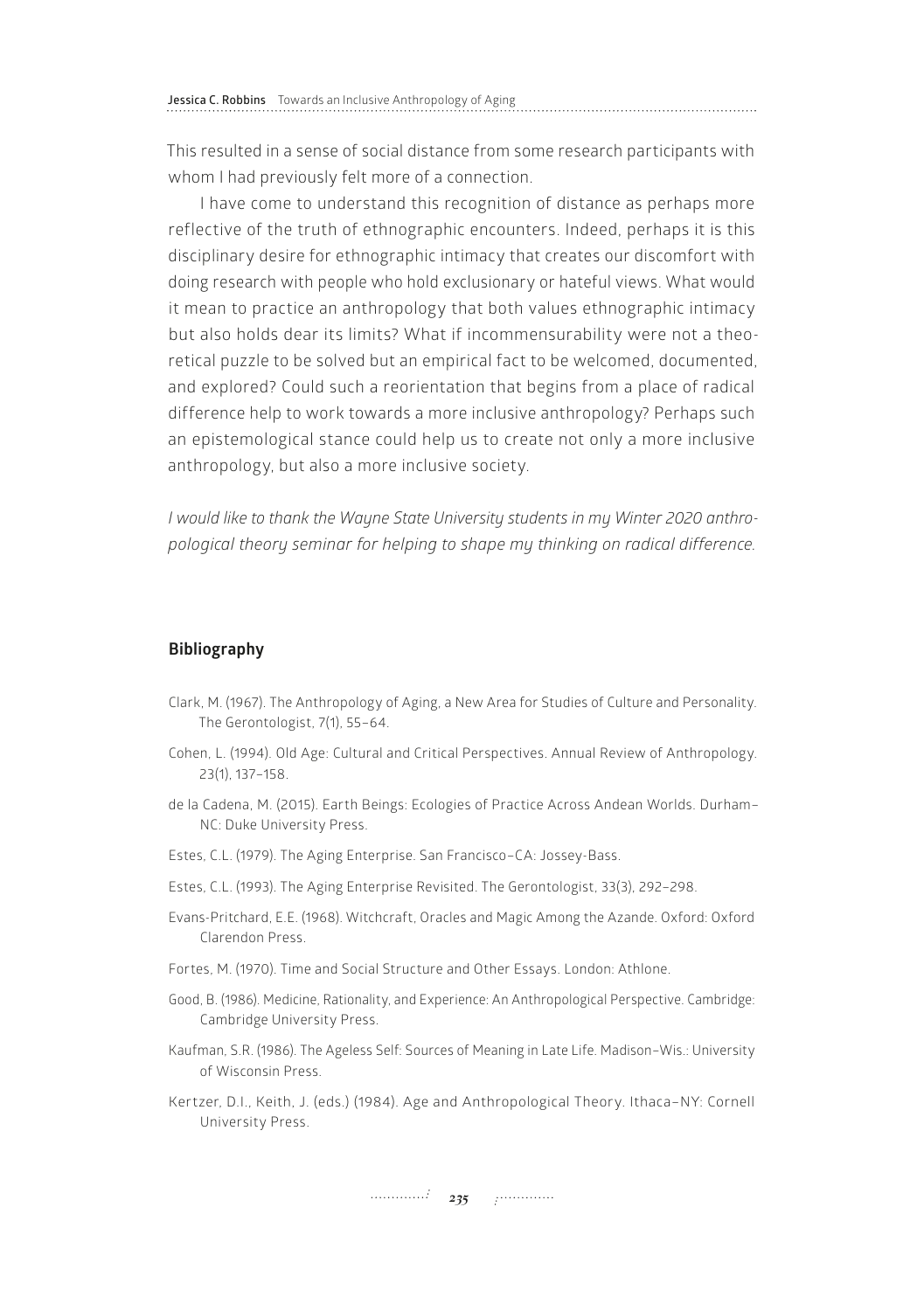**Jessica C. Robbins** Towards an Inclusive Anthropology of Aging

- Lamb, S. (2000). White Saris and Sweet Mangoes: Aging, Gender, and Body in North India. Berkeley–CA: University of California Press.
- Lock, M.M. (1993). Encounters with Aging: Mythologies of Menopause in Japan and North America. Berkeley–CA: University of California Press.
- Luborsky, M.R., Sankar A. (1993). Extending the Critical Gerontology Perspective: Cultural Dimensions. Introduction. The Gerontologist, 33(4), 440–444.
- Myerhoff, B.G. (1978). Number Our Days: Culture and Community Among Elderly Jews in an American Ghetto. New York: Dutton.
- Robbins, J.C. (in press). Aging Nationally in Contemporary Poland: Memory, Kinship and Personhood. New Brunswick–NJ: Rutgers University Press.
- Robbins-Ruszkowski, J.C. (2013). Challenging Marginalization at the Universities of the Third Age in Poland. Anthropology & Aging, 34(2), 157–169.
- Robbins-Ruszkowski, J.C. (2015). "Active Aging" as Citizenship in Poland. In: R. Marback (ed.), Generations: Rethinking Age and Citizenship (pp. 270–286). Detroit–MI: Wayne State University Press.
- Robbins-Ruszkowski, J.C. (2016). Exploring the "Shadow Side" of Ethnographic Research on Aging in Poland. Lud, 100, 143–152.
- Robbins, J.C., Perry, T., Seibel, K. (2017). Sustaining Life in an Anthropogenic Crisis: The Role of Kinship among Older Adults in the Flint Water Crisis. Part of the panel "Kinship Labor and Livelihood: The Political Economy of Obligation and Dependency." Annual Meeting of the American Anthropological Association. November 29-December 3. Washington–D.C.
- Sanjek, R. (2009). Gray Panthers. Philadelphia–PA: University of Pennsylvania Press.

Strathern, M. (2005). Partial Connections: AltaMira Press.

# **Summary**

Given anthropology's disciplinary commitment to diversity and openness, studying cultural formations that are based on exclusion and discrimination can pose epistemological challenges. Such issues are at the heart of longstanding disciplinary debates about cultural and moral relativism, incommensurability, and multiple forms of rationality. This essay explores how these issues have emerged during long-term ethnographic research on aging in Poland and the US, and suggests that beginning from a place of radical difference might offer possibilities for a more inclusive anthropology.

**Key words:** exclusion, radical difference, ethnography, aging, Poland, US

## **Streszczenie**

Biorąc pod uwagę głębokie zaangażowanie antropologii jako dyscypliny naukowej w kwestie różnorodności i otwartości, badanie formacji kulturowych opartych na wykluczeniu i dyskryminacji może stanowić wyzwanie epistemologiczne. Problemy te od wielu lat są sednem wewnątrzdyscyplinarnych dysput na temat kulturowego i moralnego relatywi-